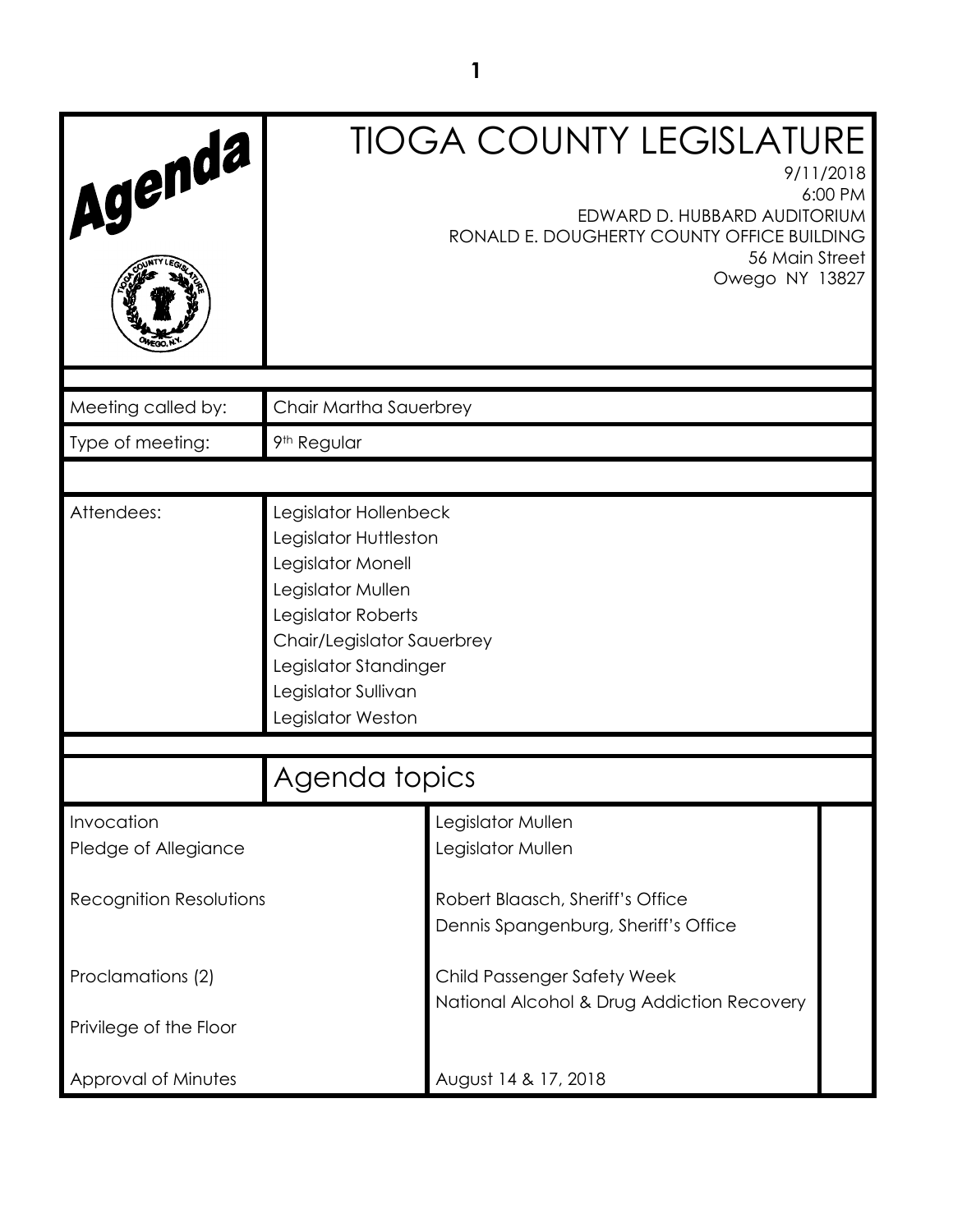| Petitions, Communications & Notices<br>Appointments/Reappointments<br><b>Reports Standing Committees</b><br>2018 Shared Services Plan Notice |                                                                                                                                                                                                                                                           |  |
|----------------------------------------------------------------------------------------------------------------------------------------------|-----------------------------------------------------------------------------------------------------------------------------------------------------------------------------------------------------------------------------------------------------------|--|
| <b>RESOLUTIONS:</b>                                                                                                                          | 1. Amend Budget & Appropriate Funds Public Health                                                                                                                                                                                                         |  |
|                                                                                                                                              | 2. Modify 2018 Budget and Transfer Funds 2016<br>State<br>Interoperable Grant Office of Emergency Services                                                                                                                                                |  |
|                                                                                                                                              | 3. Appropriate Contingency Transfer and Modify 2018 Budget<br>to Household Hazardous Waste Account                                                                                                                                                        |  |
|                                                                                                                                              | 4. Authorize Contract between Twin Tier Pathology Associates,<br>PC and Tioga County                                                                                                                                                                      |  |
|                                                                                                                                              | 5. Approve 2019 Stop DWI Plan                                                                                                                                                                                                                             |  |
|                                                                                                                                              | 6. Award Roof Restoration Contract                                                                                                                                                                                                                        |  |
|                                                                                                                                              | 7. Inter-Municipal Agreement Hazardous Waste                                                                                                                                                                                                              |  |
|                                                                                                                                              | 8. Authorization for the Chair of Legislature<br>sign<br>to t<br>Understanding<br>Memorandums<br>of<br>the<br>regarding<br>maintenance of property held by Tioga County for<br>transference to the Tioga County Property Development<br>Group (Land Bank) |  |
|                                                                                                                                              | 9. Authorizing Legislative Chair Signature on Solar Energy<br>Systems payment in lieu of tax agreement                                                                                                                                                    |  |
|                                                                                                                                              | 10. Establish Equalization Rates                                                                                                                                                                                                                          |  |
|                                                                                                                                              | 11. Erroneous Assessment Town of Owego                                                                                                                                                                                                                    |  |
|                                                                                                                                              | 12. Erroneous Assessment Town of Owego                                                                                                                                                                                                                    |  |
|                                                                                                                                              | 13. Authorize Purchase of Specific Excess and Employers' Liability<br>Insurance for Workers' Compensation Program                                                                                                                                         |  |
|                                                                                                                                              | 14. Contract with Lifetime Benefit Solutions, Inc. to administer<br>spending and health reimbursement account<br>flexible<br>programs                                                                                                                     |  |
|                                                                                                                                              | 15. Contract with Employee Network, Inc. (ENI) for Employee<br>Assistance Program                                                                                                                                                                         |  |
|                                                                                                                                              | 16. Authorize Continuance of Full-Time<br><b>Temporary</b><br>Clerk<br>(Seasonal) Position Treasurer's Office                                                                                                                                             |  |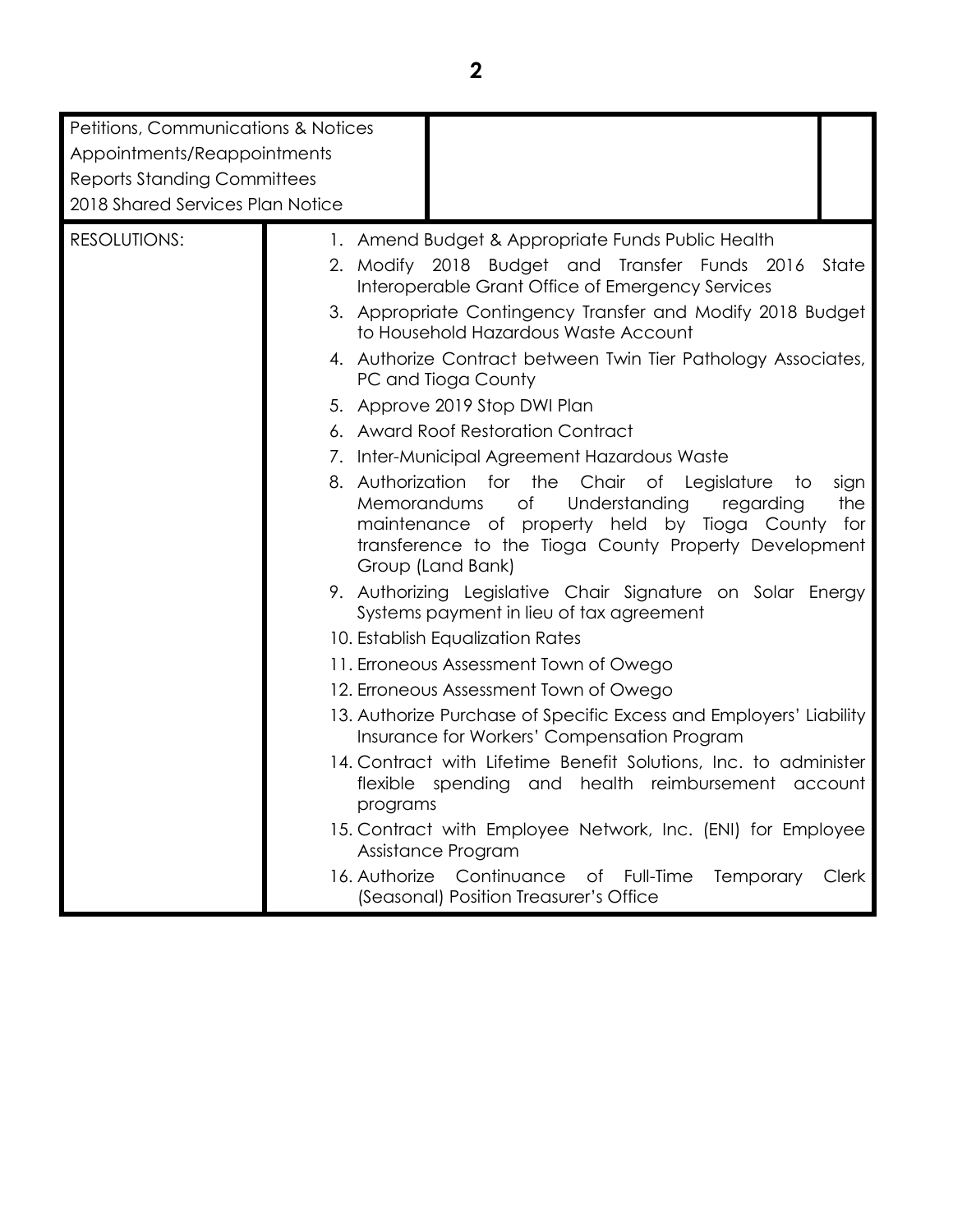### REFERRING TO: PUBLIC SAFETY COMMITTEE

RESOLUTION NO. -18 RESOLUTION RECOGNIZING ROBERT BLAASCH'S 26 YEARS OF DEDICATED SERVICE TO TIOGA COUNTY

WHEREAS: Robert Blaasch was appointed as Corrections Officer on 9/19/92; promoted to Deputy Sheriff on 12/2/96; and promoted to Road Patrol Sergeant on 1/21/06; and

WHEREAS: Robert Blaasch has been dedicated and loyal in the performance of his duties and responsibilities during the past 26 years to Tioga County, thereby earning the respect of his colleagues and peers throughout Tioga County; and

WHEREAS: Robert Blaasch will retire from the Tioga County Sheriff's Office on September 29, 2018; therefore be it

RESOLVED: That the Tioga County Legislature, on its own behalf, as well as on behalf of the citizens of Tioga County, express sincere gratitude to Rob Blaasch for his 26 years of dedicated and loyal service to the residents of Tioga County; and be it further

RESOLVED: That this resolution be spread upon the minutes of this meeting and a certified copy be presented to this outstanding employee, Robert Blaasch.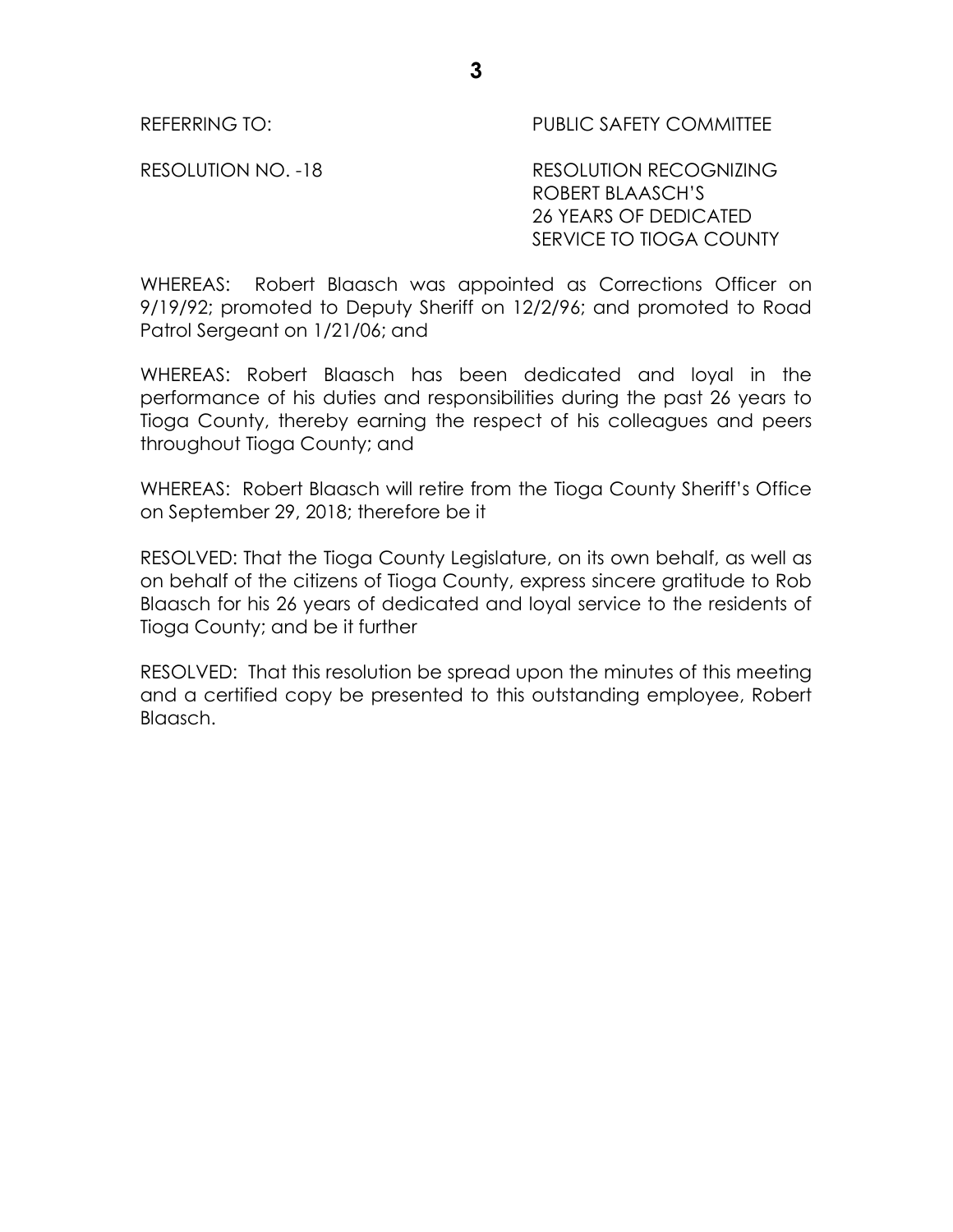REFERRING TO: PUBLIC SAFETY COMMITTEE

RESOLUTION NO. -18 RESOLUTION RECOGNIZING DENNIS SPANGENBURG'S 25 YEARS OF DEDICATED SERVICE TO TIOGA COUNTY

WHEREAS: Dennis Spangenburg was appointed as Part-Time Corrections Officer on 6/7/93; appointed to Full-Time Corrections Officer on 8/31/93; and promoted to Corrections Sergeant on 8/1/04; and

WHEREAS: Dennis Spangenburg has been dedicated and loyal in the performance of his duties and responsibilities during the past 25 years to Tioga County, thereby earning the respect of his colleagues and peers throughout Tioga County; and

WHEREAS: Dennis Spangenburg will retire from the Tioga County Sheriff's Office on September 29, 2018; therefore be it

RESOLVED: That the Tioga County Legislature, on its own behalf, as well as on behalf of the citizens of Tioga County, express sincere gratitude to Dennis Spangenburg for his 25 years of dedicated and loyal service to the residents of Tioga County; and be it further

RESOLVED: That this resolution be spread upon the minutes of this meeting and a certified copy be presented to this outstanding employee, Dennis Spangenburg.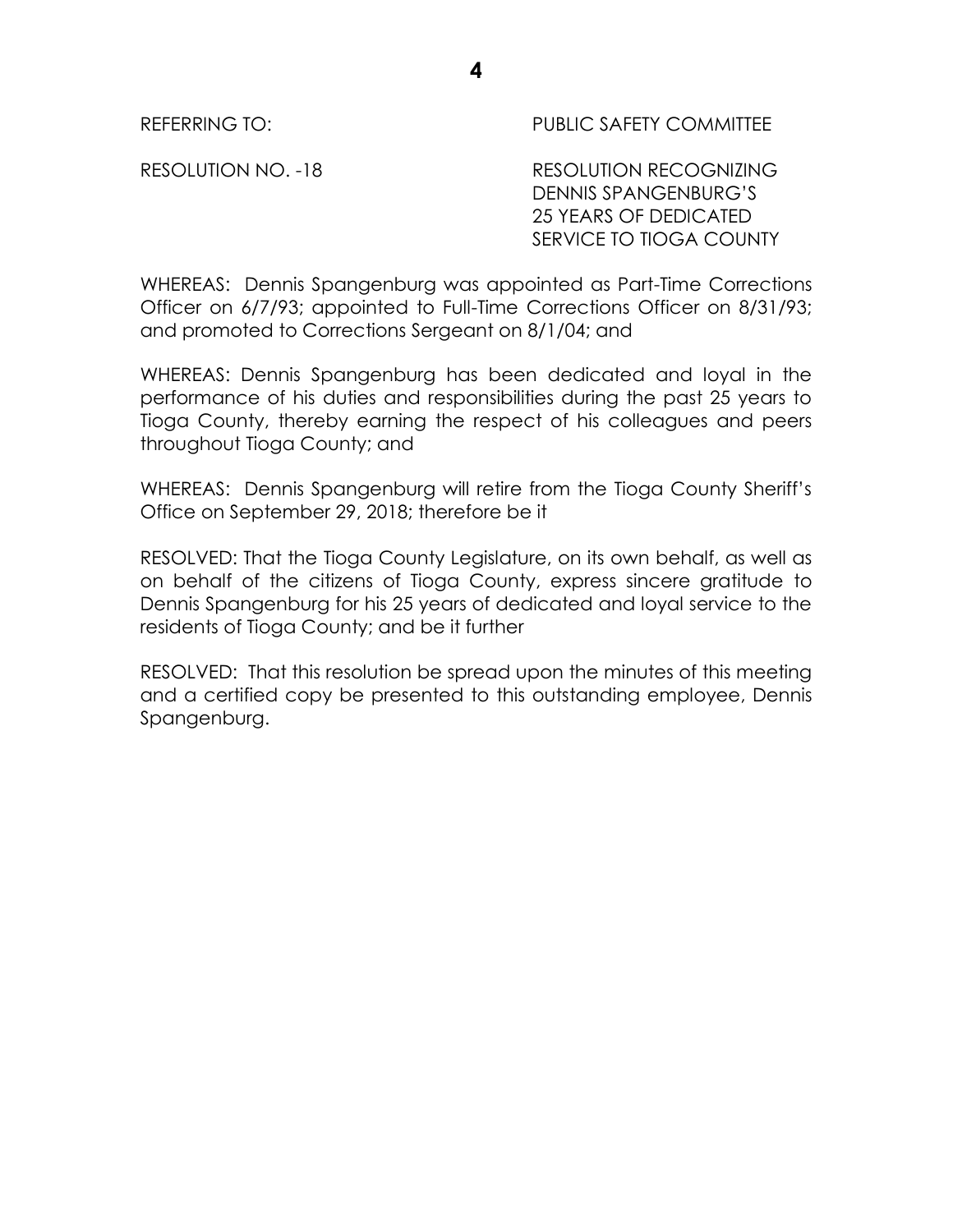### **County of Tioga EXECUTIVE PROCLAMATION**

WHEREAS: Every day in America, millions of parents and caregivers travel to work, school, and after-school activities with their children, and while many of those children are riding in correctly installed car seats for their ages and sizes, over 80% are not; and

WHEREAS: In 2016 over 700 children died in automobile crashes and over 130,000 were injured and 1 in 3 children under the age of 12 who were killed in a car crash in 2016 were not in a car seat, booster seat or seatbelt; and

WHEREAS: Using the correct car seat can greatly reduce a child's risk of injury or death in an automobile crash; and

WHEREAS: 90% of car seats that are checked in Tioga County are not installed correctly; and

WHEREAS: Injury can be prevented if parents and caregivers make sure their children are in the correct car seat for their ages and sizes, and that their seats are installed correctly; and

WHEREAS: That is why Tioga County Public Health is committed to educating parents and caregivers about the best ways to keep kids safe while traveling in cars, no matter how short or long the trip; therefore

The TIOGA COUNTY LEGISLATURE, County of Tioga, does hereby proclaim the week of September 23 – 29, 2018 as:

### **CHILD PASSENGER SAFETY WEEK**

and urges the citizens of our county to help reduce injuries and the tragic loss of life by buckling up their children and themselves correctly—every trip, every time.

DATED: September 11, 2018

MARTHA SAUERBREY, CHAIR TIOGA COUNTY LEGISLATURE

\_\_\_\_\_\_\_\_\_\_\_\_\_\_\_\_\_\_\_\_\_\_\_\_\_\_\_\_\_\_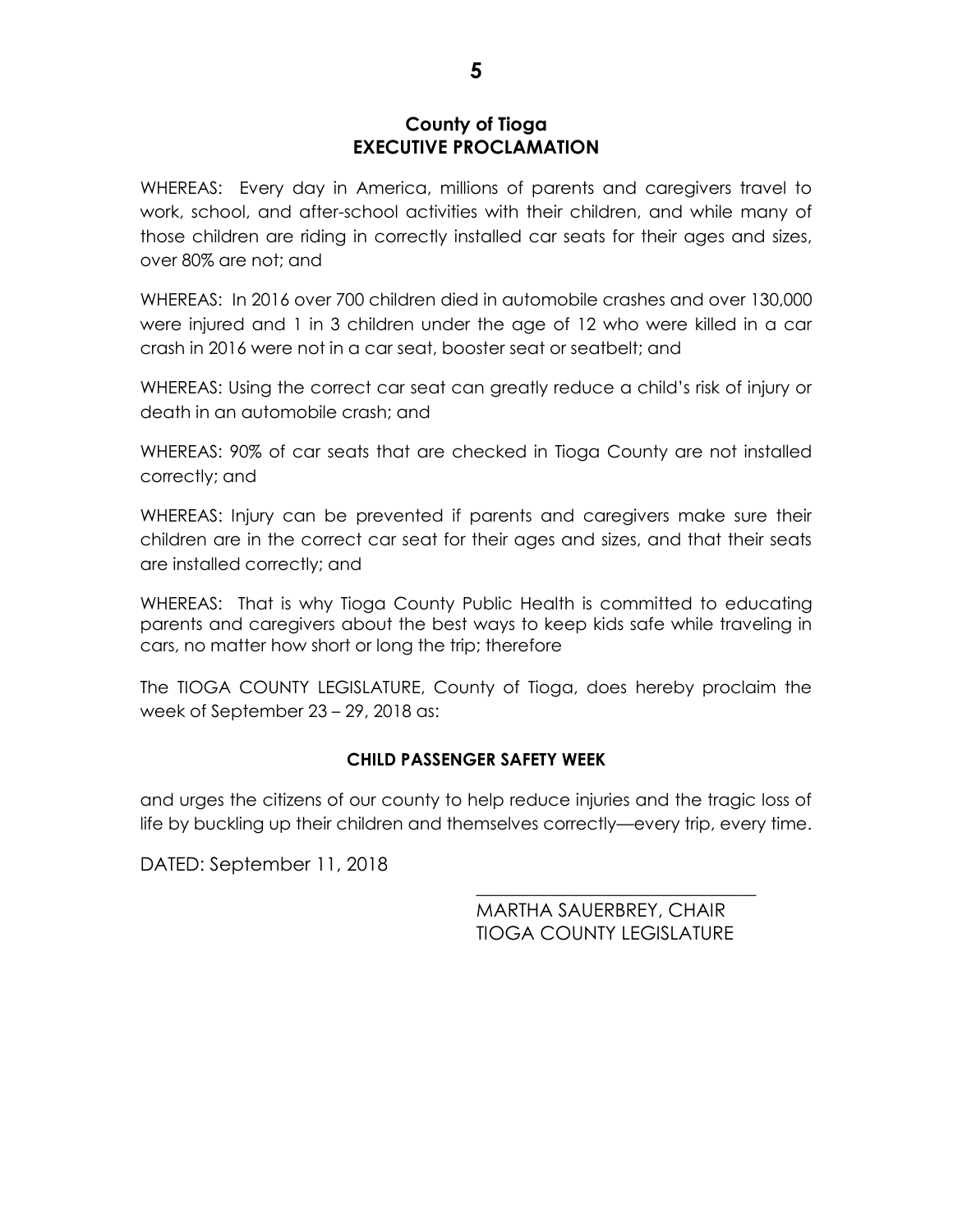#### 2018 PROCLAMATION *National Alcohol and Drug Addiction Recovery Month*

WHEREAS: Prevention, treatment and recovery efforts improve the community's welfare and provide renewed outlook on life for those who, along with their family and friends, struggle with substance use disorders; and

WHEREAS: 7.7 million adults have a co-occurring mental health and substance use disorder, and

WHEREAS: Of the 20.3 million adults in the United States with a substance use disorder, 37.9% also have a co-occurring mental health disorder; and

WHEREAS: Substance abuse negatively affects children, families and loved ones and takes a great toll on our society economically and in terms of safety; and

WHEREAS: Studies have indicated that people who made an effort to get treatment, but did not receive it, were concerned that receiving treatment might cause neighbors and community members to have negative opinions of them; and

WHEREAS: Fear and stigma continue to be barriers to seeking help for an addiction; and

WHEREAS: CASA - Trinity provides prevention, education, advocacy, early intervention and referral services for individuals, friends or family members who are living with an addiction; and

WHEREAS: Tioga County Department of Mental Hygiene remains eager and prepared to provide treatment for Tioga County Citizens who choose to work toward recovery for a substance use disorder; and

WHEREAS: Such education and raising awareness is essential in overcoming misconceptions and achieving long-term recovery; and

WHEREAS: To help achieve this goal, the US Department of Health and Human Services, the Substance Abuse and Mental Health Services Administration, the White House Office of National Drug Control Policy, the New York State Office of Alcoholism and Substance Abuse Services, and the Tioga County Department of Mental Hygiene invite all Tioga County residents to participate in the  $29<sup>th</sup>$ anniversary of National Alcohol and Drug Addiction Recovery Month; therefore be it

RESOLVED: That the Tioga County Legislature hereby asks all residents of our county to join in declaring September 2018 as National Alcohol Substance Abuse Recovery Month in Tioga County.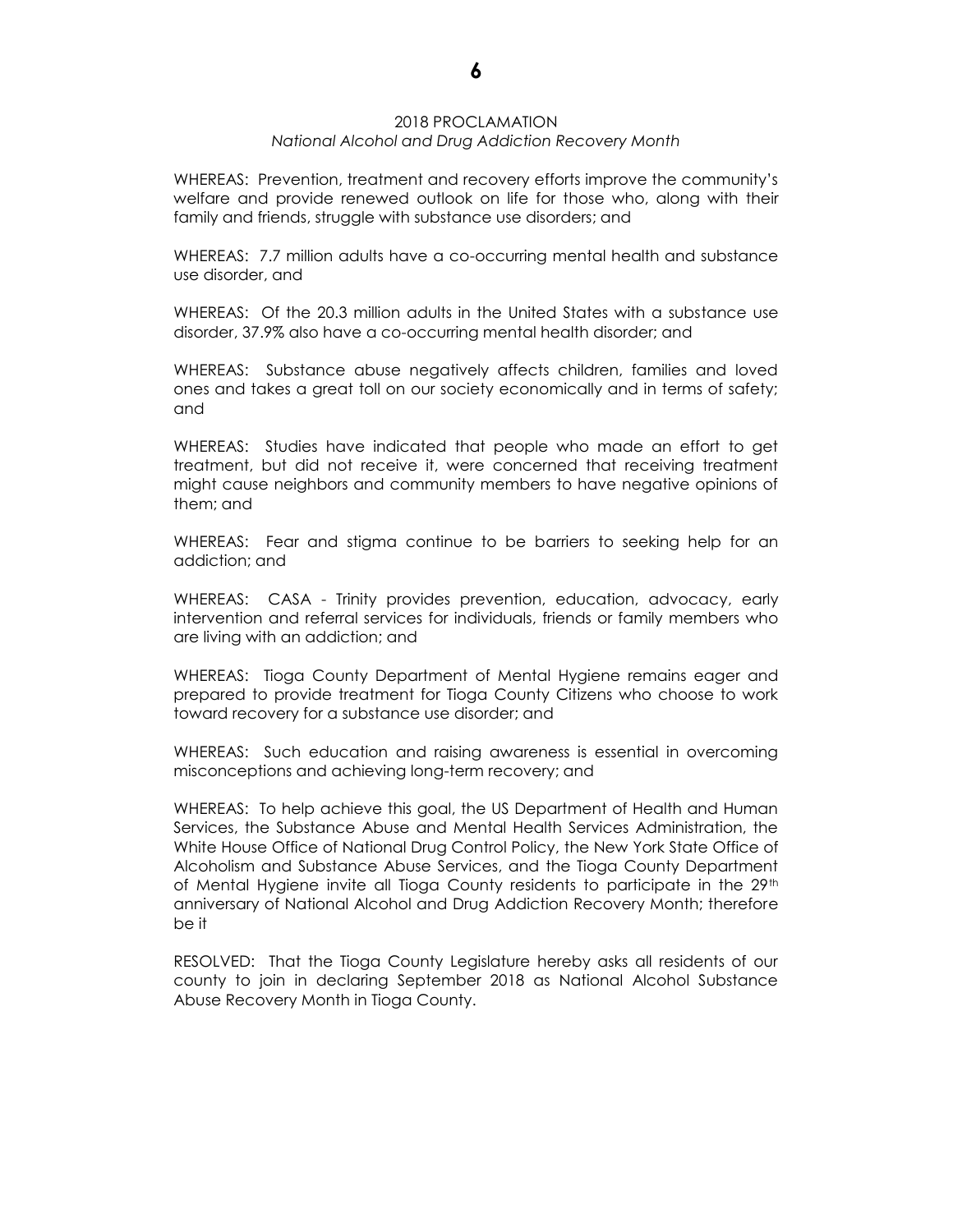## REFERRED TO: HEALTH & HUMAN SERVICES COMMITTEE FINANCE COMMITTEE

RESOLUTION NO. -18 AMEND BUDGET & APPROPRIATE FUNDS PUBLIC HEALTH

WHEREAS: Public Health has been awarded funding from Delta Dental Community Care Foundation to be used specifically toward Dental Services; and

WHEREAS: Amending of Budget and Appropriation of Funds requires Legislative approval; therefore be it

RESOLVED: That funding be appropriated as follows:

| From: A4064 422800 Dental Services: Grants | \$5,000 |
|--------------------------------------------|---------|
|                                            |         |

To: A4064 540640 Dental Services: Supplies \$ 5,000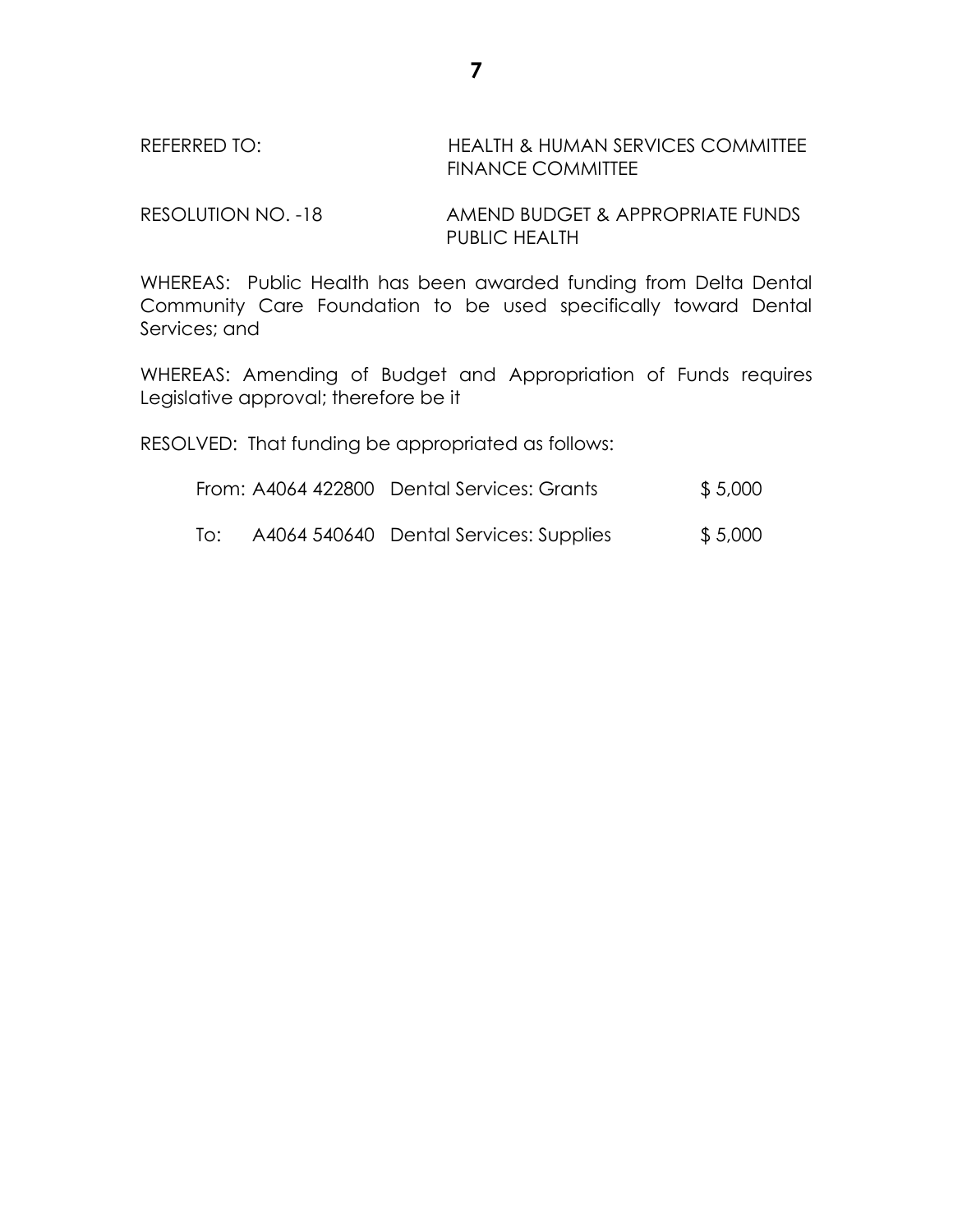REFERRED TO: PUBLIC SAFETY COMMITTEE FINANCE COMMITTEE

RESOLUTION NO. -18 MODIFY 2018 BUDGET AND TRANSFER FUNDS 2016 STATE INTEROPERABLE GRANT OFFICE OF EMERGENCY SERVICES

WHEREAS: Resolution # 132-17 awarded the Office of Emergency Services a 2016 State Interoperable Communications Formula-Based Grant in the amount of \$442,981; and

WHEREAS: The grant budget has been amended to reflect the costs associated with implementation of Impact software; therefore be it

RESOLVED: That the 2018 budget be modified and transfer of funds be made as below:

FROM: A3415 520230 IO16 State Interoperable Grant 2016 (Radio & Equipment) \$24,525

TO:

A3415 540140 IO16 State Interoperable Grant 2016 (Contracting Services) \$24,525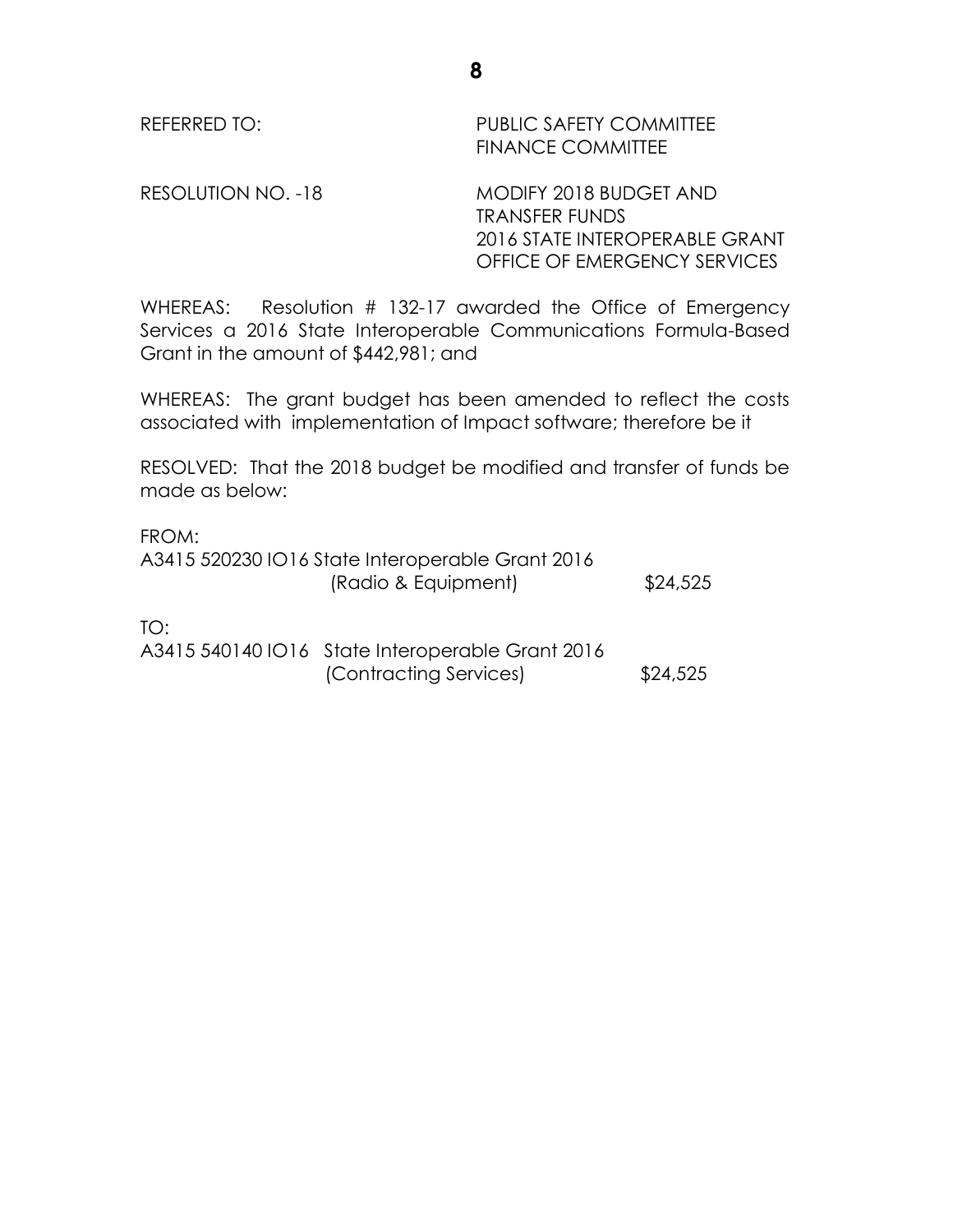REFERRED TO: PUBLIC WORKS COMMITTEE FINANCE/LEGAL COMMITTEE

RESOLUTION NO. -18 APPROPRIATE CONTINGENCY TRANSFER AND MODIFY 2018 BUDGET TO HOUSEHOLD HAZARDOUS WASTE ACCOUNT

WHEREAS: There is a significant increase in the amount of electronic waste being brought by Tioga County residents; and

WHEREAS: This increase has caused the budgeted amount to be exceeded for the 2018 Hazardous Waste Program; therefore be it

RESOLVED: That the Tioga County Legislature authorizes a transfer from contingency and modify the budget as follows:

|     | From: B1990 540715 Contingency Account | \$5,000 |
|-----|----------------------------------------|---------|
| To: | B8160 542261 Household Hazardous Waste | \$5,000 |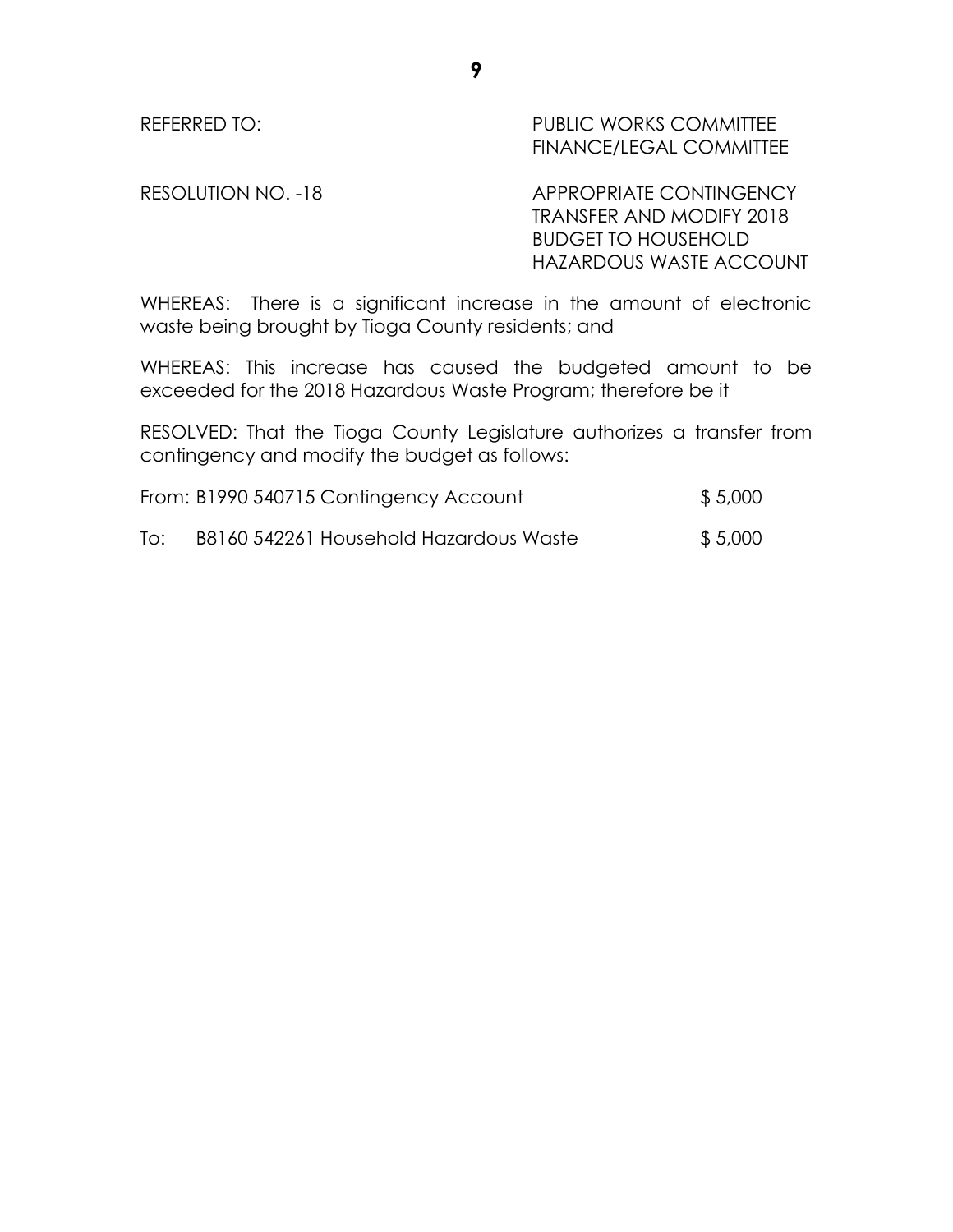### REFERRED TO: PUBLIC SAFETY COMMITTEE

### RESOLUTION NO. –18 AUTHORIZE CONTRACT BETWEEN TWIN TIER PATHOLOGY ASSOCIATES, PC, AND TIOGA COUNTY

WHEREAS: Beginning January 1, 2019 Twin Tier Pathology Associates, PC will provide services for autopsies, laboratory testing, x-rays, and use of morgue facilities for Tioga County; and

WHEREAS: The contract calls for \$900.00 to be paid to Pathologists and various other fees depending on tests, x-rays, etc. that are needed; therefore be it

RESOLVED: That the Tioga County Legislature authorizes the Tioga County Chair to sign a contract, upon approval of the County Attorney, with Twin Tier Pathology Associates, PC for services rendered to Tioga County at the costs listed above and for a term of 1/1/19 through 12/31/19.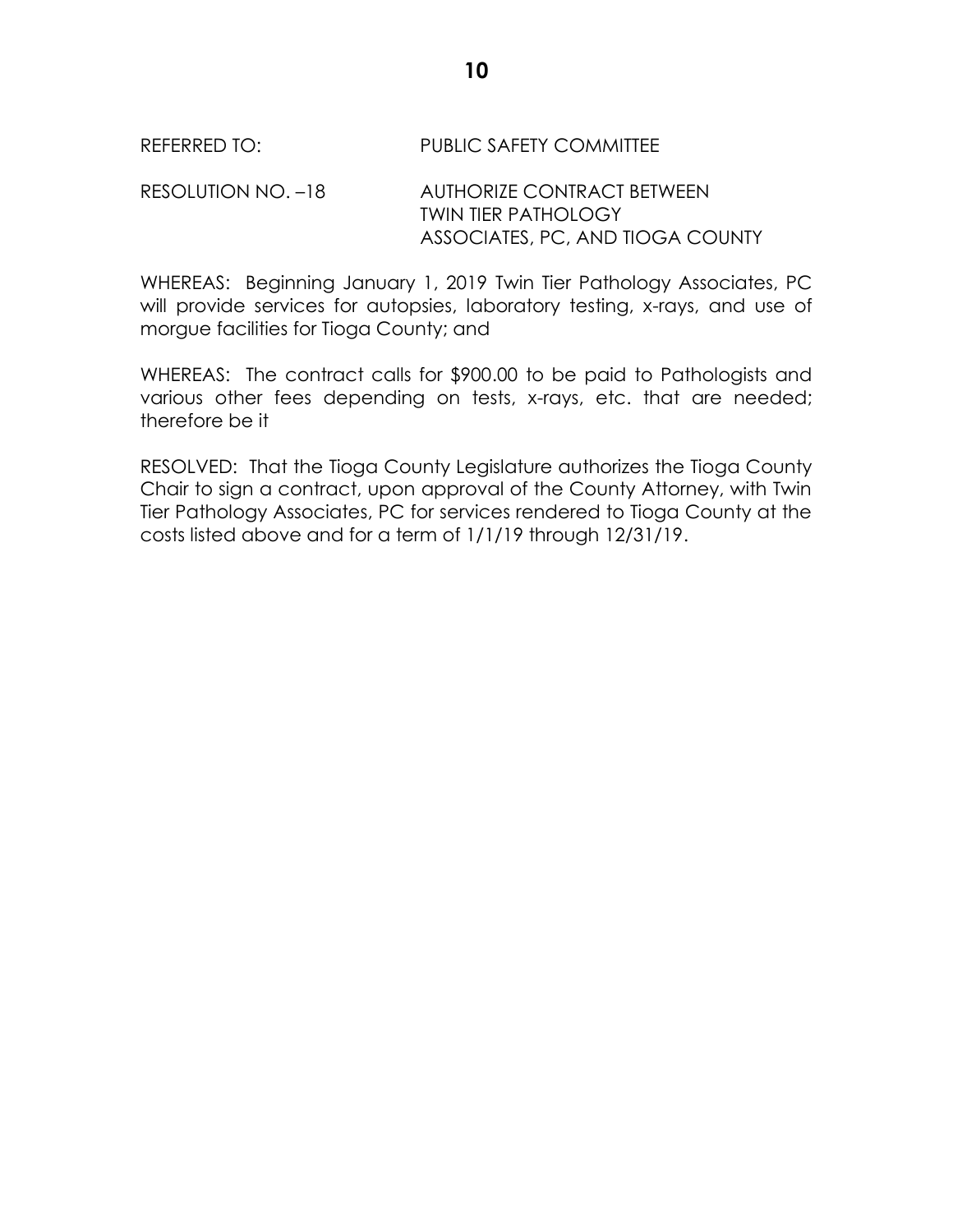## REFERRED TO **PUBLIC SAFETY COMMITTEE**

RESOLUTION NO. -18 APPROVE 2019 STOP DWI PLAN

WHEREAS: The New York State Governor's Traffic Safety Committee (GTSC) requires Counties to submit an annual STOP DWI Plan by October 1st, for the use of monies collected under the STOP DWI Program; and

WHEREAS: The STOP DWI Coordinator has submitted a 2019 STOP DWI Plan to the Tioga County Legislature for approval; be it therefore

RESOLVED: That the Tioga County Legislature hereby approves the 2019 STOP DWI Plan including the following budgeted appropriations:

| Enforcement                | \$31,000 |
|----------------------------|----------|
| <b>Prosecution Related</b> | \$14,000 |
| Probation                  | \$18,427 |
| Rehabilitation             | \$13,000 |
| PI&E                       | \$14,000 |
| Administration             | \$5,450  |
|                            | \$95,877 |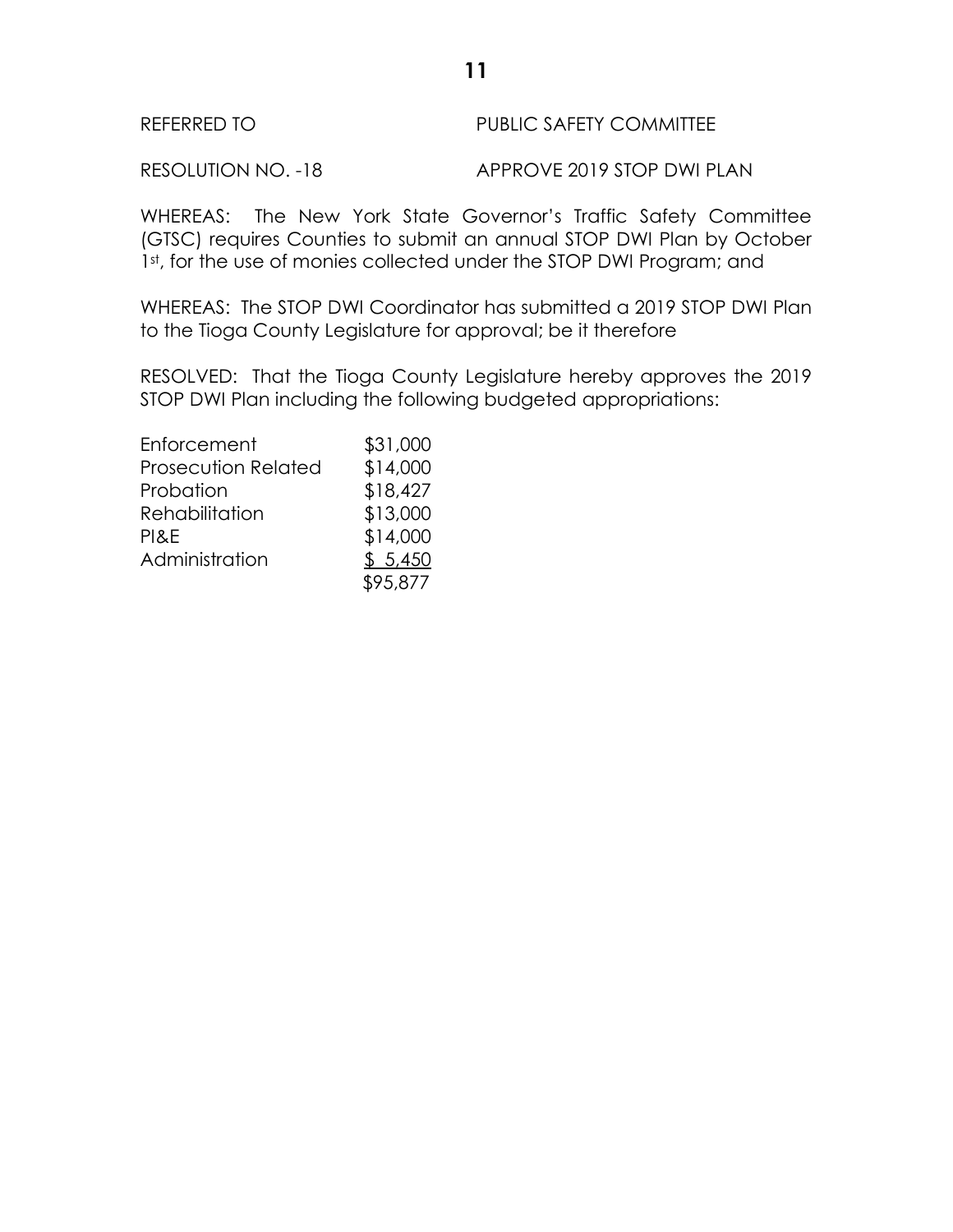| REFERRED TO:       | <b>PUBLIC WORKS</b>                |
|--------------------|------------------------------------|
| RESOLUTION NO. -18 | AWARD ROOF RESTORATION<br>CONTRACT |

WHEREAS: Tioga County Public Works solicited proposals for the heavy equipment garage roof restoration project; and

WHEREAS: The Commissioner of Public Works budgeted for this project; and

WHEREAS: The Commissioner of Public Works received one sealed proposal on August 23, 2018 and the proposal came in as follows:

Charles F. Evans Co., Elmira NY **\$34,162.00** 

WHEREAS: Tioga County DPW completed the review of the proposal and finds Charles F. Evans Co., Elmira, NY meets all of the qualifications of the specifications; therefore be it

RESOLVED: That the Tioga County Legislature authorize awarding the contract to Charles F. Evans Co., Elmira, NY not to exceed \$34,162.00 to be paid out of the following account:

H1620.520907 – Buildings / Grounds Facility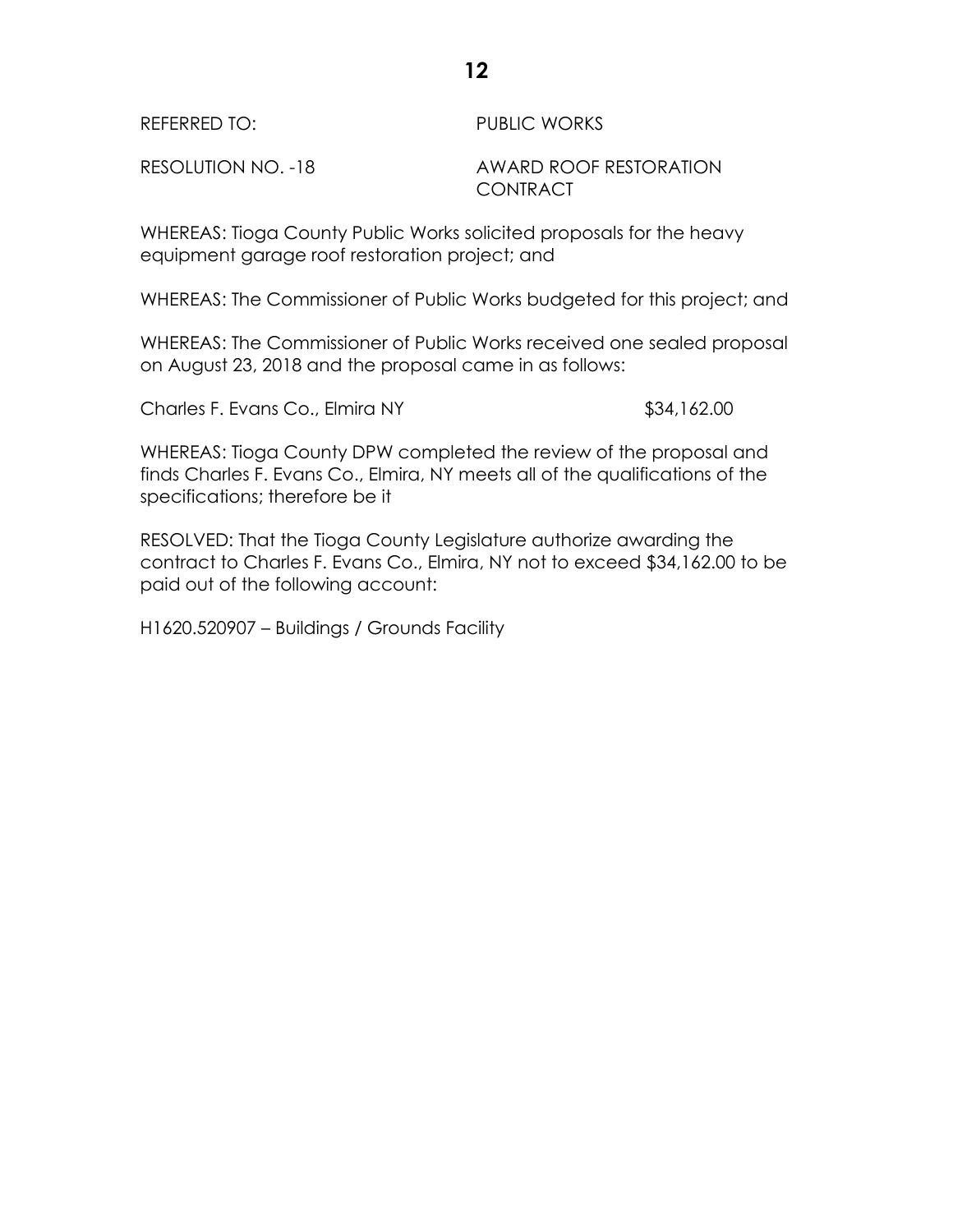### REFERRED TO: THE REFERRED TO: THE PUBLIC WORKS COMMITTEE

### RESOLUTION NO. -18 INTER-MUNICIPAL AGREEMENT HAZARDOUS WASTE

WHEREAS: Tioga County has had a contract and inter-municipal agreement for the disposal of hazardous waste with Broome County over the last eighteen years; and

WHEREAS: Broome County has developed a proposal plus an intermunicipal agreement allowing Tioga County to utilize Broome County's Hazardous Waste Facility for the years 2019-2020; therefore be it

RESOLVED: That the Tioga County Legislature authorizes and directs the Chair or their designee to renew the contract and inter-municipal agreement for the disposal of hazardous waste with Broome County for the years 2019-2020 upon approval by the County Attorney.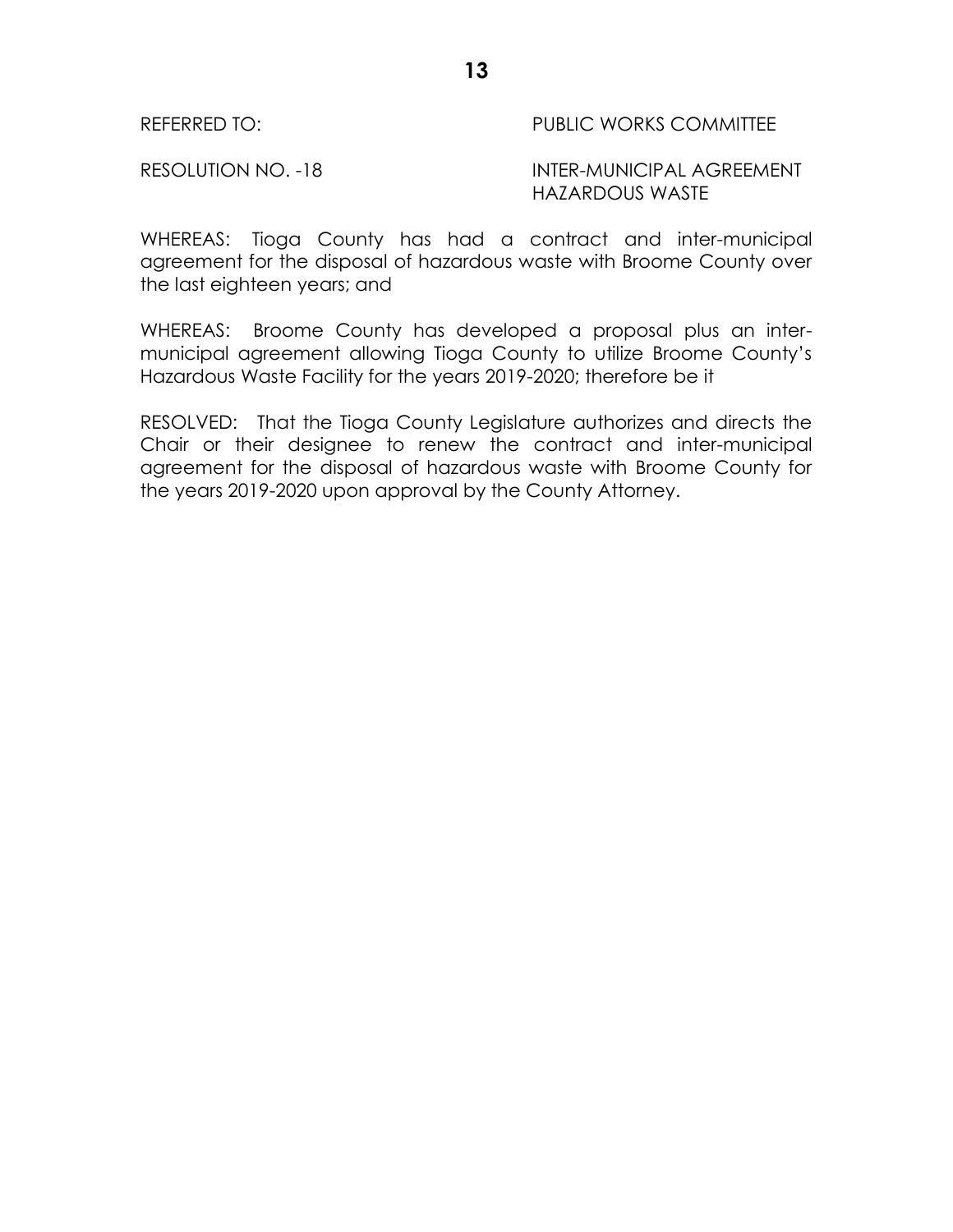REFERRED TO: ED&P COMMITTEE LEGAL/FINANCE COMMITTEE

RESOLUTION NO. -18 AUTHORIZATION FOR THE CHAIR OF LEGISLATURE TO SIGN MEMORANDUMS OF UNDERSTANDING REGARDING THE MAINTENANCE OF PROPERTY HELD BY TIOGA COUNTY FOR TRANSFERENCE TO THE TIOGA COUNTY PROPERTY DEVELOPMENT GROUP (LAND BANK)

WHEREAS: The County has retained certain parcels from the foreclosure auction for the purpose of transferring said parcels to the Tioga County Property Development Group (Land Bank); and

WHEREAS: Routine maintenance of these parcels is needed until such time as they are transferred to the Tioga County Property Development Group; and

WHEREAS: Memorandums of Understanding are needed between Tioga County and the municipalities in which these properties are located to set forth the responsibilities of the parties; therefore be it

RESOLVED: That the Tioga County Legislature hereby authorizes the Chair of the Legislature to sign Memorandums of Understanding between Tioga County and the municipalities in which these properties are located concerning maintenance, notification and disposition.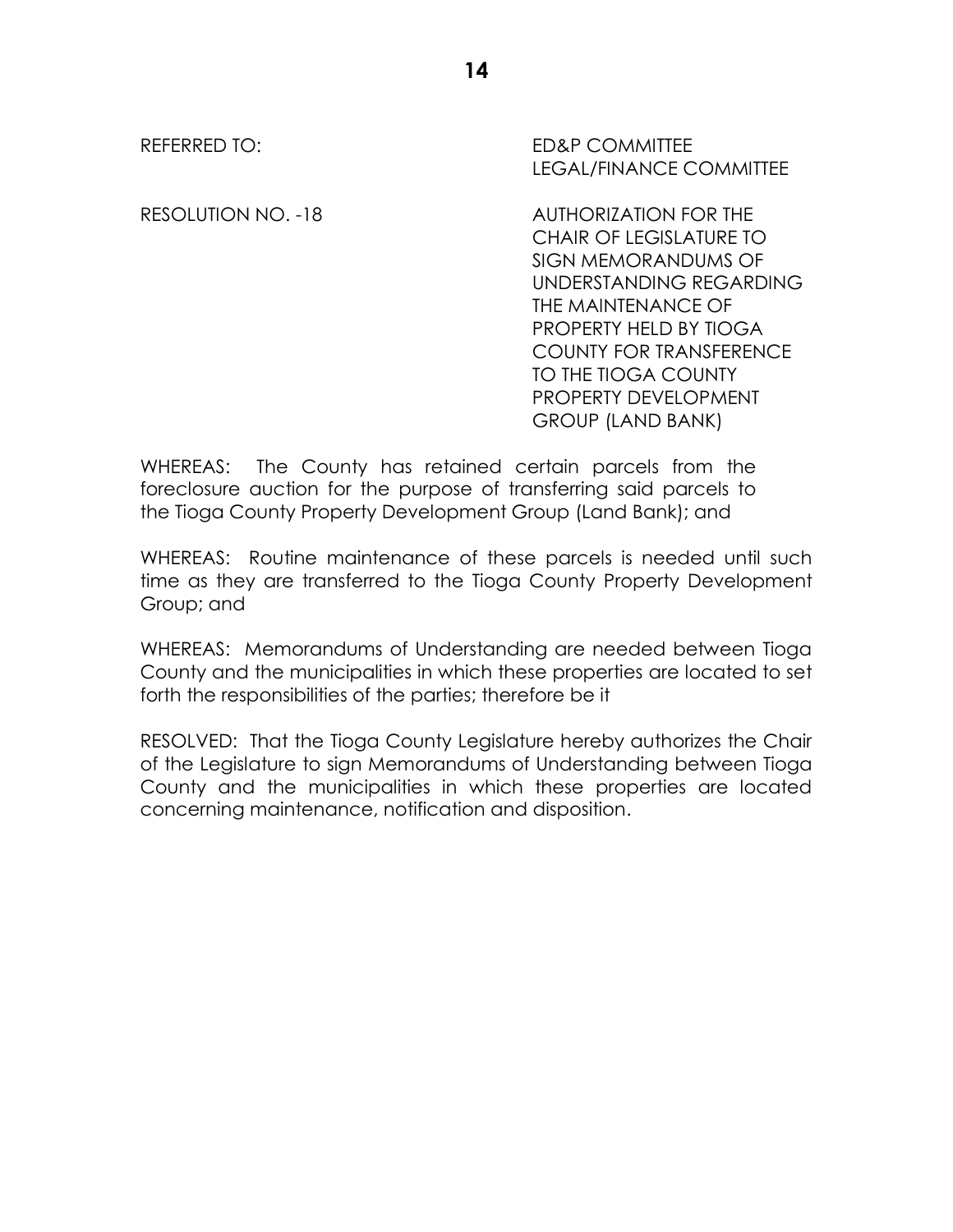REFERRED TO: ECONOMIC DEVELOPMENT AND PLANNING **COMMITTEE** 

RESOLUTION NO. -18 AUTHORIZING LEGISLATIVE CHAIR SIGNATURE ON SOLAR ENERGY SYSTEMS PAYMENT IN LIEU OF TAX AGREEMENT

WHEREAS: Solar Energy Systems has submitted a Notice of Intent to the Town of Tioga that it plans to build and operate a "Solar Energy System" with an expected total capacity of approximately ten (10) Megawatts AC; and

WHEREAS: The project location is 237 State Route 96, Town of Tioga, County of Tioga, State of New York; and

WHEREAS: The Taxing Jurisdiction is defined as the Town of Tioga, the Owego Apalachin Central School District and The County of Tioga; and

WHEREAS: The Taxing Jurisdiction has not opted out of Real Property Tax Law (RPTL) Section 487; and

WHEREAS: The Taxing Jurisdiction has indicated its intent to require a Payment in Lieu of Taxes (PILOT) Agreement with Solar Energy Systems; and

WHEREAS: Pursuant to RPTL 487, the Taxing Jurisdiction has agreed to place the project as exempt upon the assessment rolls of the Taxing Jurisdiction; and

WHEREAS: Solar Energy Services has agreed to make annual lump sum payments to the Taxing Jurisdiction in lieu of real property taxes for a period of fifteen (15) consecutive fiscal tax years; and

WHEREAS: Such fifteen (15) year term shall commence on the first taxable status date selected by Solar Energy Systems following the commencement of the construction of the project, and shall end by the fifteenth fiscal year following; and

WHEREAS: The first annual payment shall be in the aggregate amount of \$3,500 per built out Megawatt AC of capacity, and thereafter annual payments shall escalate by two percent (2%) per year; and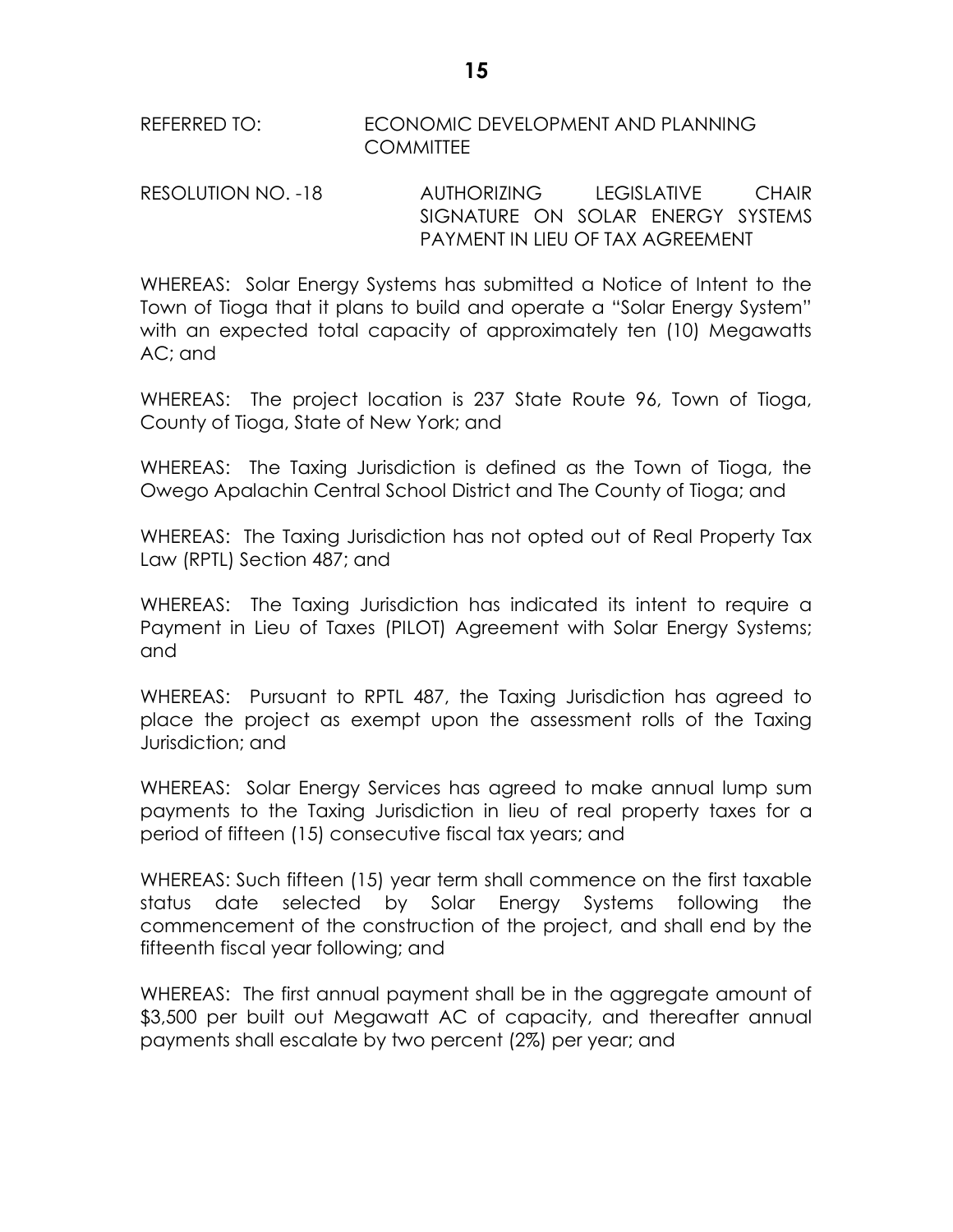WHEREAS: The annual payments for the taxing Jurisdiction shall be made payable to the Town of Tioga and mailed to the Town of Tioga and are due no later than January 31st of each year; and

WHEREAS: The Town of Tioga shall be responsible for distributing the annual payments to the Owego Apalachin Central School District and the County of Tioga; and

WHEREAS: The Taxing Jurisdiction has agreed that the remaining balance of said payments shall be disbursed to the Town of Tioga, Owego Apalachin Central School District and County of Tioga in equal portions upon netting out of existing real property tax owed to each entity; therefore be it

RESOLVED: That the Tioga County Legislature agrees to authorize the Legislative Chair to sign the Payment in Lieu of Tax Agreement between Solar Energy Systems, Town of Tioga, Owego Apalachin Central School District and Tioga County.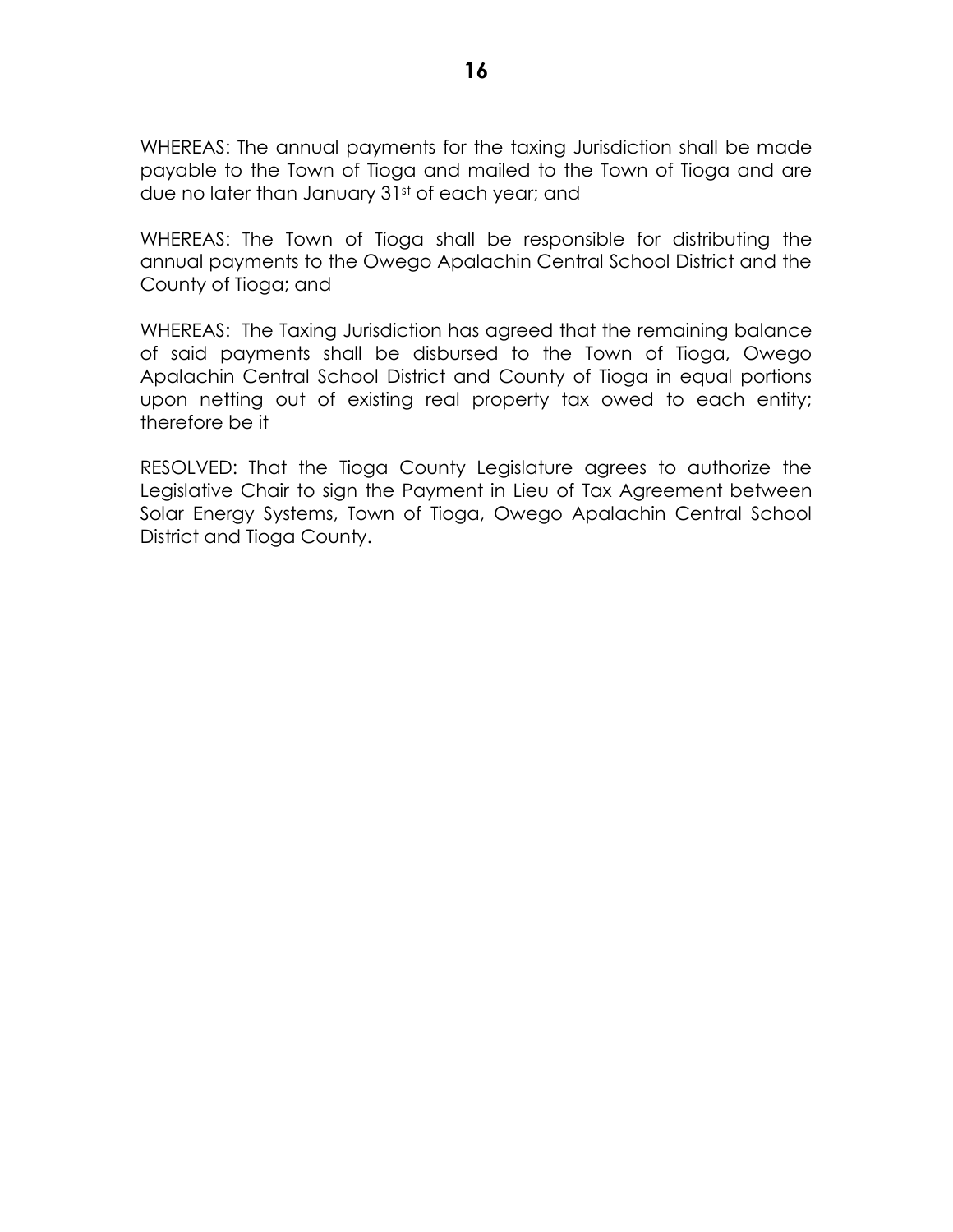# REFERRED TO: ADMINISTRATIVE SERVICES COMMITTEE

RESOLUTION NO. -18 ESTABLISH EQUALIZATION RATES

RESOLVED: That under the provisions of Section 804 of the Real Property Tax Law, equalization rates for the purpose of apportioning 2019 County taxes

among the several Towns are hereby established as follows:

| Town of Barton        | 84.00  |
|-----------------------|--------|
|                       |        |
| Town of Berkshire     | 100.00 |
| Town of Candor        | 96.00  |
| Town of Newark Valley | 68.00  |
| Town of Nichols       | 24.50  |
| Town of Owego         | 74.90  |
| Town of Richford      | 98.00  |
| Town of Spencer       | 95.00  |
| Town of Tioga         | 6.60   |
|                       |        |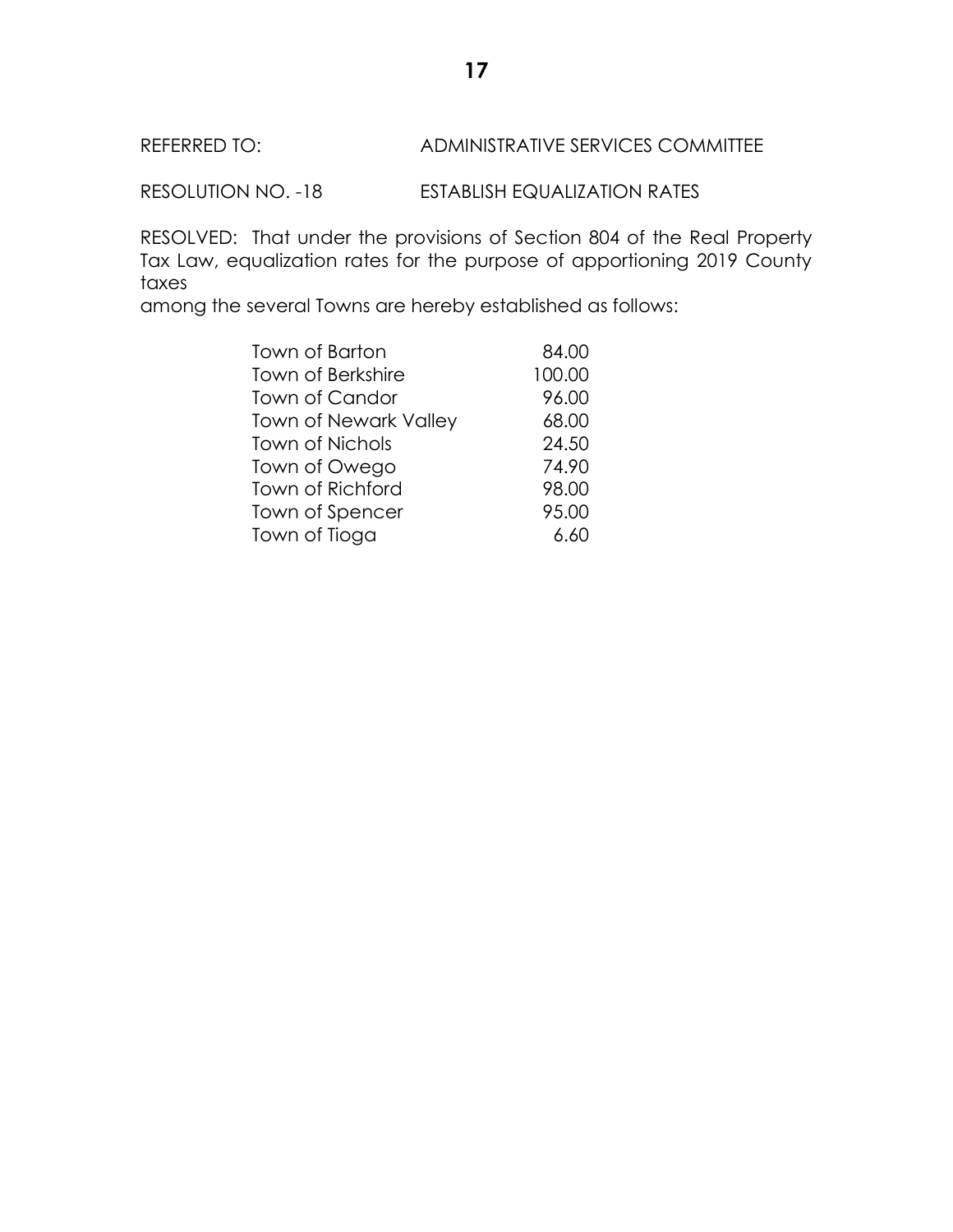| REFERRED TO:      | <b>FINANCE COMMITTEE</b>  |
|-------------------|---------------------------|
| ----------------- | _________________________ |

RESOLUTION NO. -18 ERRONEOUS ASSESSMENT TOWN OF OWEGO

WHEREAS: An application for Corrected Tax Roll for the year 2017 indicates that parcel # 11496 in the Town of Owego assessed to Pauline Properties, LLC on the 2017 tax roll of the Town of Owego and owned by Pak Owego Management, Inc. is erroneous in that on August 2, 2018 Hon. Ferris D. Lebous ordered a corrected assessed taxable value of \$310,000; be it therefore

RESOLVED: That a refund be issued to "Hinman, Howard, & Kattell, LLP, as attorneys," and mailed to 80 Exchange Street, P.O. Box 5250, Binghamton, NY, 13905, by the Tioga County Treasurer as follows:

|              | Original Bill #6535 | Corrected Bill #6535 |
|--------------|---------------------|----------------------|
| County       | 5,156.37            | 3,509.28             |
| Recycle      | 238.20              | 76.09                |
| Town Wide    | 484.80              | 154.86               |
| Part Town    | 1,303.96            | 416.52               |
| Owego Fire   | 1,108.32            | 354.03               |
| <b>Total</b> | 8,291.65            | 4,510.78             |

And be it further

RESOLVED: That the erroneous county tax of \$1,647.09 be charged to the proper account in the records of the County Treasurer; and be it further

RESOLVED: That the erroneous solid waste tax of \$162.11 be charged back to the Solid Waste Fund; and be it further

RESOLVED: That the erroneous town tax of \$1,217.38 be charged back to the Town of Owego; and be it further

RESOLVED: That the erroneous Owego Fire tax of \$754.29 be charged back to the Owego Fire Department.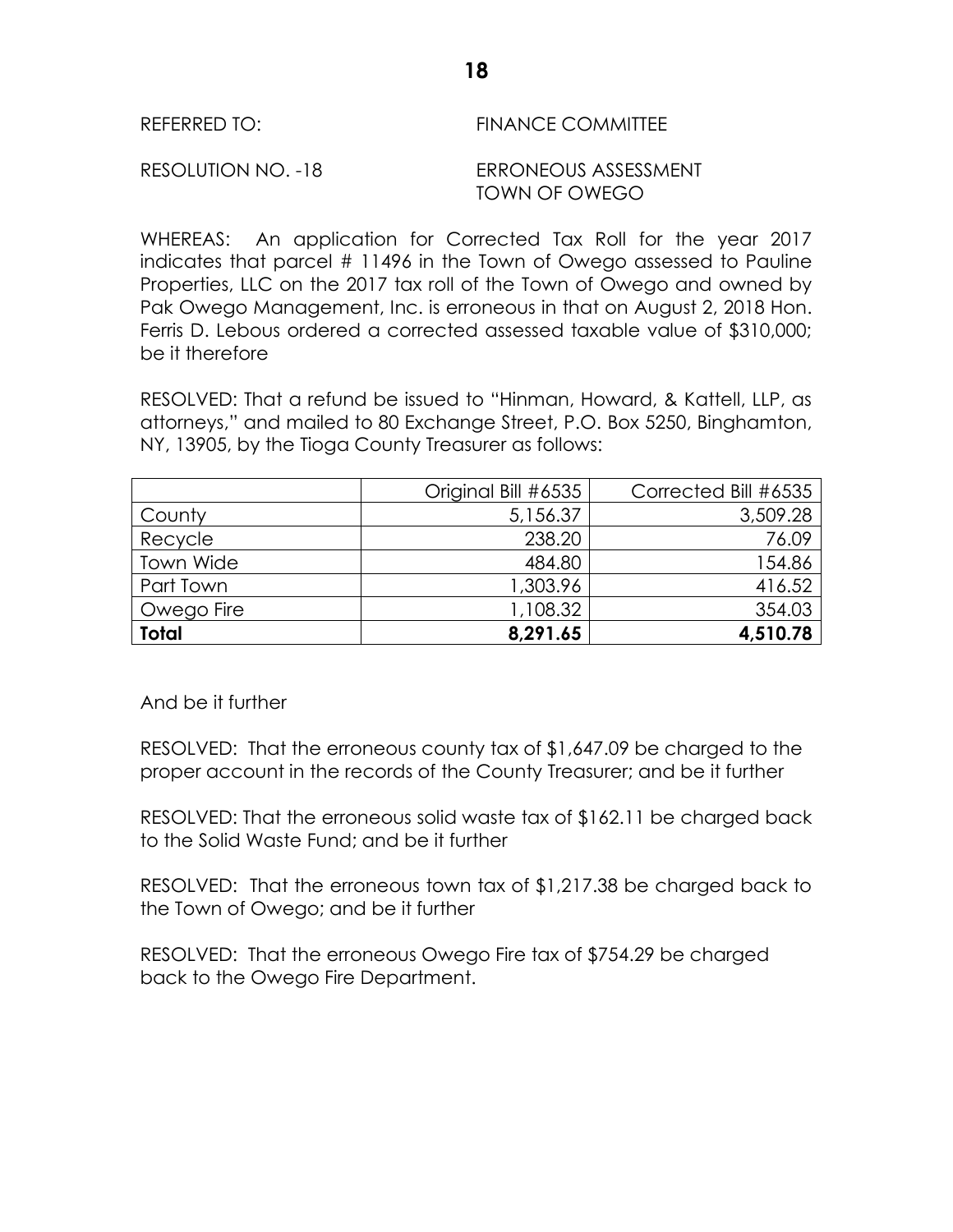| REFERRED TO:       | <b>FINANCE COMMITTEE</b>              |
|--------------------|---------------------------------------|
| RESOLUTION NO. -18 | ERRONEOUS ASSESSMENT<br>TOWN OF OWEGO |

WHEREAS: An application for Corrected Tax Roll for the year 2018 indicates that parcel # 11496 in the Town of Owego assessed to Pauline Properties, LLC on the 2018 tax roll of the Town of Owego and owned by Pak Owego Management, Inc. is erroneous in that on August 2, 2018 Hon. Ferris D. Lebous ordered a corrected assessed taxable value of \$310,000; be it therefore

RESOLVED: That a refund be issued to "Hinman, Howard, & Kattell, LLP, as attorneys," and mailed to 80 Exchange Street, P.O. Box 5250, Binghamton, NY, 13905, by the Tioga County Treasurer as follows:

|              | Original Bill #6518 | Corrected Bill #6518 |
|--------------|---------------------|----------------------|
| County       | 5,174.30            | 3,521.48             |
| Recycle      | 278.97              | 189.86               |
| Town Wide    | 483.81              | 329.27               |
| Part Town    | 1,332.20            | 906.66               |
| Owego Fire   | 1,217.72            | 828.75               |
| <b>Total</b> | 8,487.00            | 5,776.02             |

And be it further

RESOLVED: That the erroneous county tax of \$1,652.82 be charged to the proper account in the records of the County Treasurer; and be it further

RESOLVED: That the erroneous solid waste tax of \$89.11 be charged back to the Solid Waste Fund; and be it further

RESOLVED: That the erroneous town tax of \$580.08 be charged back to the Town of Owego; and be it further

RESOLVED: That the erroneous Owego Fire tax of \$388.97 be charged back to the Owego Fire Department.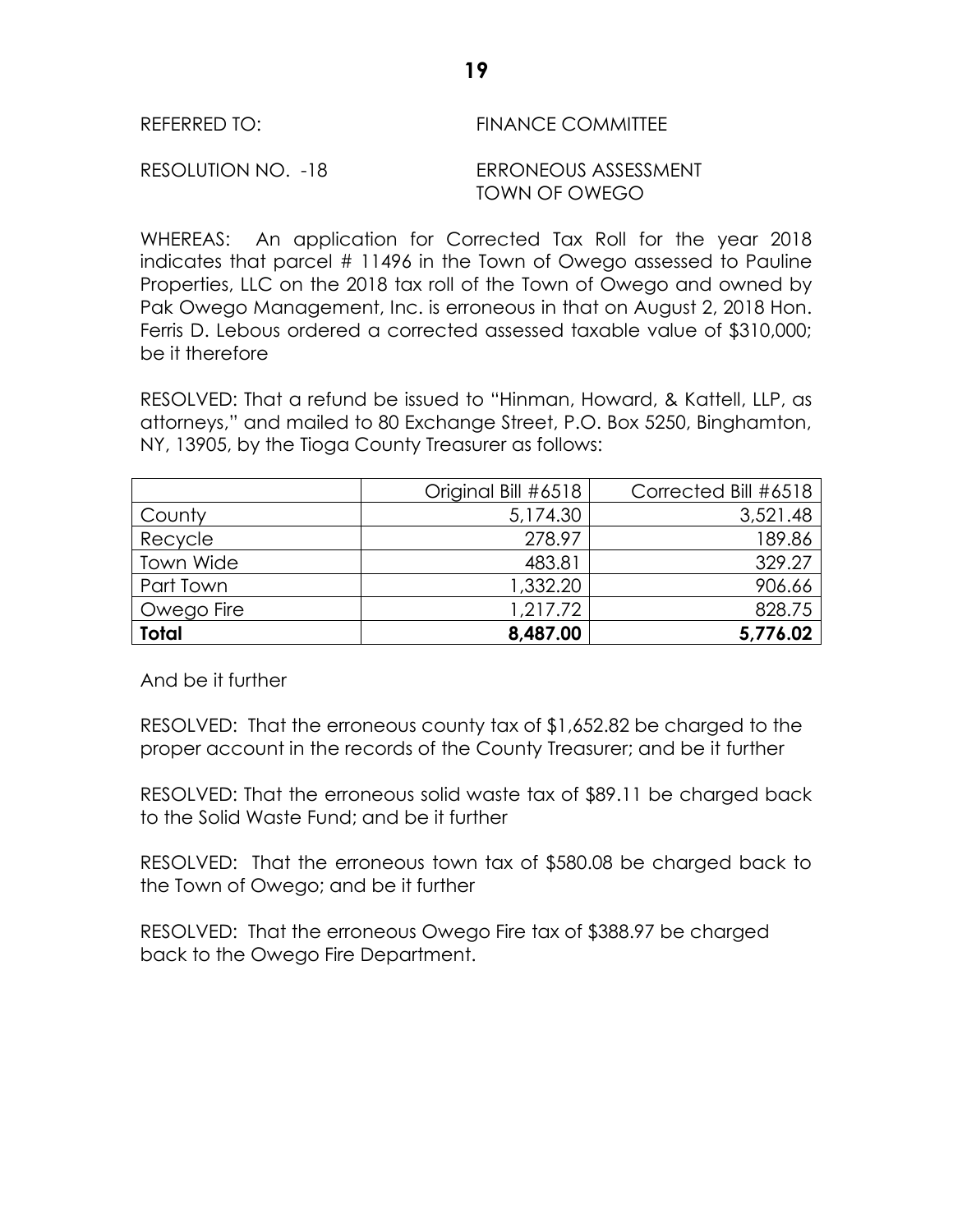### REFERRED TO: PERSONNEL COMMITTEE

RESOLUTION NO. -18 AUTHORIZE PURCHASE OF SPECIFIC EXCESS AND EMPLOYERS' LIABILITY INSURANCE FOR WORKERS' COMPENSATION PROGRAM

WHEREAS: The Tioga County Self-Insurance Plan's excess insurance policy and employers' liability insurance policy expire December 31, 2018; and

WHEREAS: The Tioga County Self-Insurance Plan by-laws allow the committee to purchase excess or catastrophic insurance; and

WHEREAS: The continuance of both excess and employers' liability insurance policies help to limit exposure to the Tioga County Self-Insurance Plan; therefore be it

RESOLVED: That the Tioga County Legislature authorizes the purchase of specific excess insurance and employers' liability insurance, subject to review by the County Attorney, from an A- Rated or better insurance company for the period of January 1, 2019 through December 31, 2019 to be paid for out of the 2019 Tioga County Self-Insurance budget.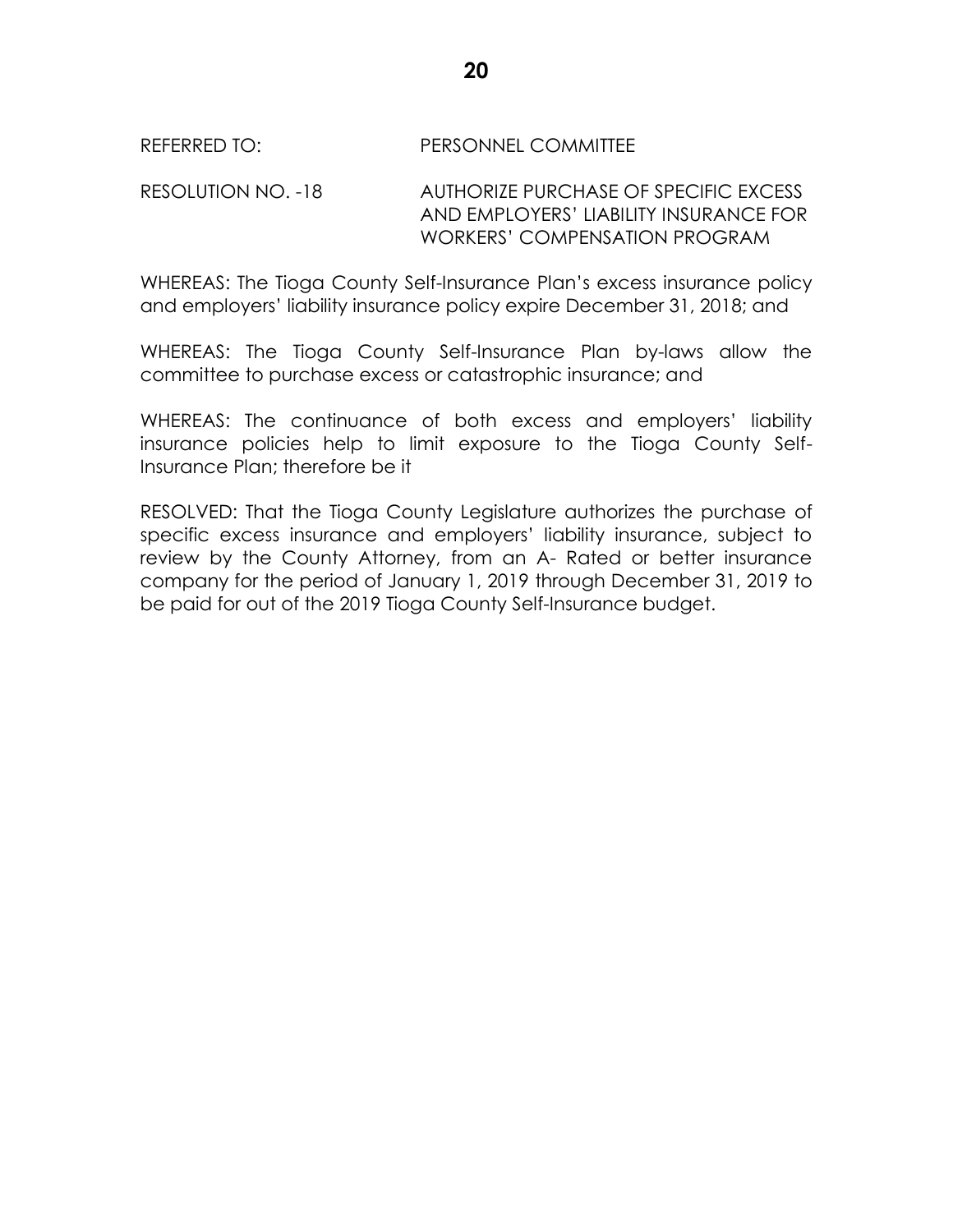### REFERRED TO: PERSONNEL COMMITTEE

RESOLUTION NO. -18 CONTRACT WITH LIFETIME BENEFIT SOLUTIONS, INC. TO ADMINISTER FLEXIBLE SPENDING AND HEALTH REIMBURSEMENT ACCOUNT PROGRAMS

WHEREAS: Tioga County currently uses the services of Lifetime Benefit Solutions, Inc. to administer Tioga County's flexible-spending and health reimbursement account programs; and

WHEREAS: Lifetime Benefit Solutions, Inc. has submitted a new contract to continue administering said programs and conduct all required compliance testing services; and

WHEREAS: The Flexible-Spending program is a negotiated benefit for all Tioga County unionized employees; and

WHEREAS: The Health Reimbursement Account is a negotiated benefit for CSEA union employees; and

WHEREAS: Both the employees and the County can save tax dollars on money channeled through the flexible spending program; therefore be it

RESOLVED: That the Tioga County Legislature authorizes the Chair of the Legislature to enter into a contract with Lifetime Benefit Solutions, Inc., subject to review by the County Attorney, for the services stated above for the period of January 1, 2019 through December 31, 2019; and be it further

RESOLVED: That Tioga County will continue with the flexible spending card for the period of January 1, 2019 through December 31, 2019.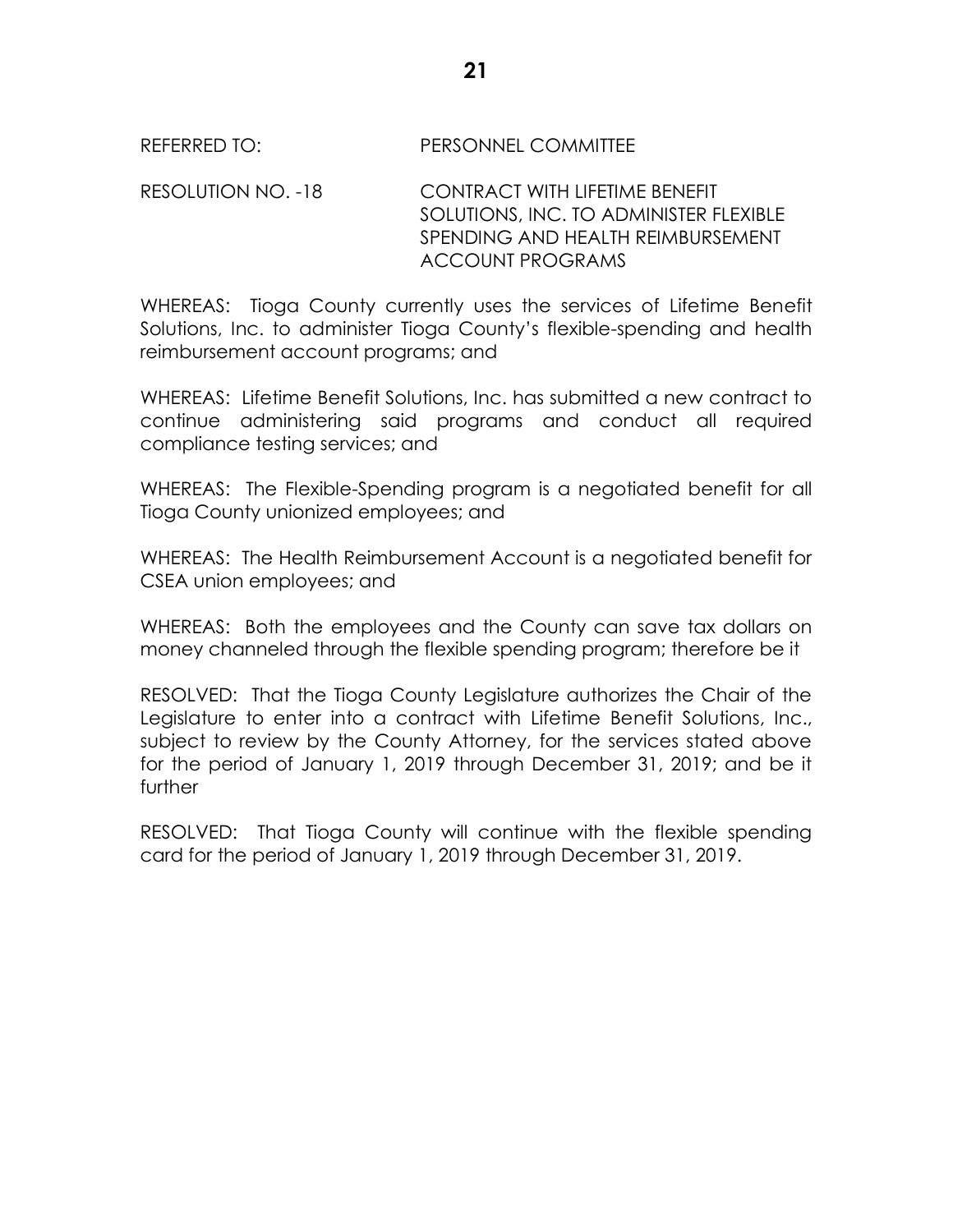REFERRED TO: PERSONNEL COMMITTEE

RESOLUTION NO. -18 CONTRACT WITH EMPLOYEE NETWORK, INC. (ENI) FOR EMPLOYEE ASSISTANCE PROGRAM

WHEREAS: Tioga County employees are covered under an Employee Assistance Program (EAP) that is currently administered by Employee Network, Inc. (ENI); and

WHEREAS: ENI, a company that has been providing EAP services for over 30 years and who has other NYS public sector clients, has submitted a proposal to continue providing Tioga County's EAP for a two year term, January 1, 2019 through December 31, 2020 at a rate of \$1.22/per covered employee per month; and

WHEREAS: ENI can continue to provide up to 8 in-person counseling sessions for eligible employees and members of their household, along with two hours of training per year, and two hours of critical incident stress debriefing; and

WHEREAS: ENI has multiple provider offices within the local region including some in Pennsylvania where employees are able to obtain services; and

WHEREAS: The EAP is a negotiated benefit for CSEA union employees; therefore be it

RESOLVED: That the Tioga County Legislature authorizes the Chair of the Legislature to enter into a contract with ENI, subject to review by the County Attorney, to administer our Employee Assistance Program for fulltime and part-time employees at a cost of \$1.22/per covered employee per month effective January 1, 2019 through December 31, 2020.